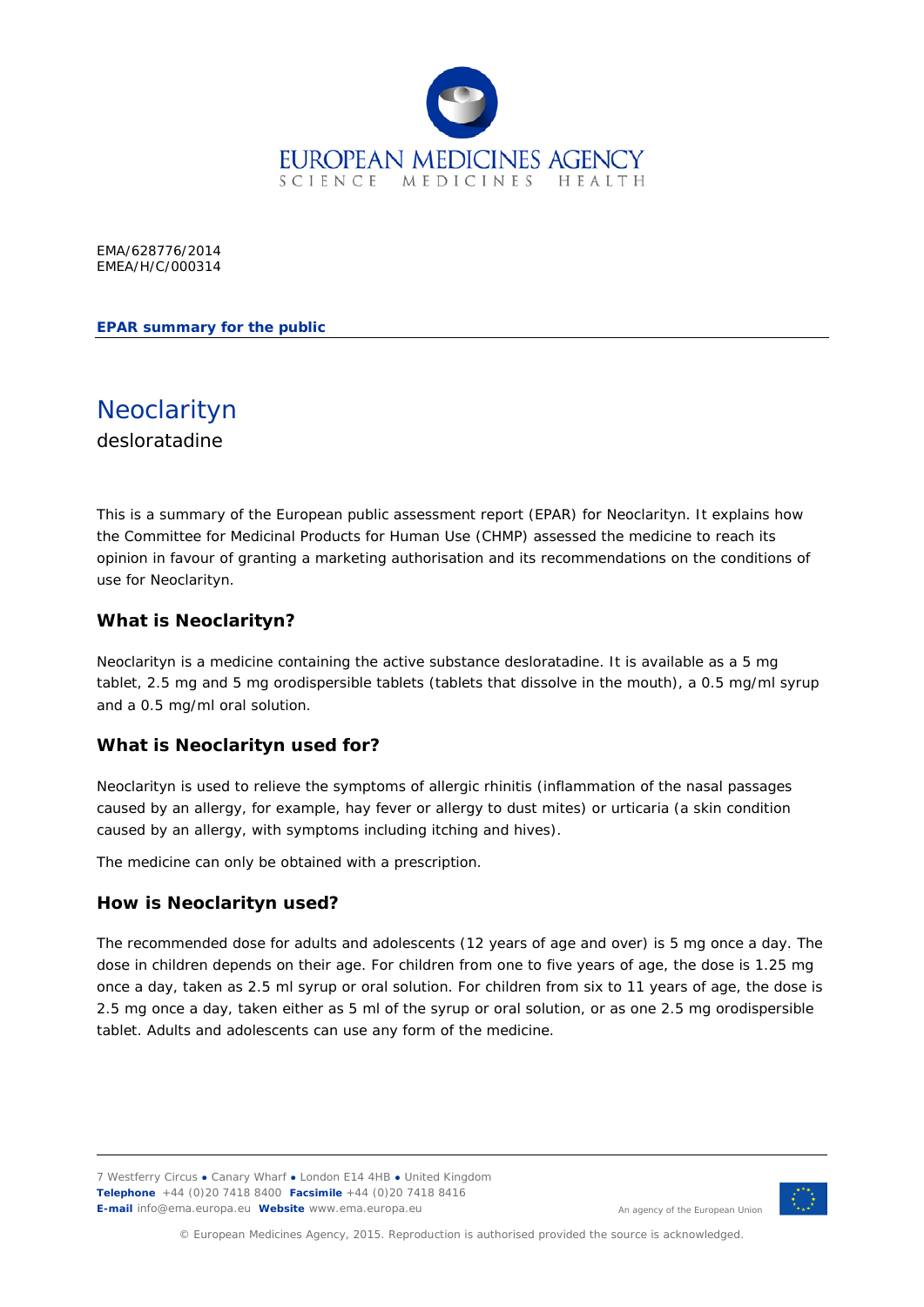# **How does Neoclarityn work?**

The active substance in Neoclarityn, desloratadine, is an antihistamine. It works by blocking the receptors to which histamine, a substance in the body that causes allergic symptoms, normally attaches itself. When the receptors are blocked, histamine cannot have its effect, and this leads to a decrease in the symptoms of allergy.

## **How has Neoclarityn been studied?**

Neoclarityn has been studied in a total of eight studies involving about 4,800 adult and adolescent patients with allergic rhinitis (including four studies in seasonal allergic rhinitis, and two studies in patients who also had asthma). The effectiveness of Neoclarityn was measured by looking at the change in the symptoms (nasal discharge, itching, sneezing and congestion) before and after two or four weeks of treatment.

Neoclarityn has also been studied in 416 patients with urticaria. The effectiveness was measured by looking at the change in the symptoms (itching, number and size of hives, interference with sleep and daytime function) before and after six weeks of treatment.

In all studies, the effectiveness of Neoclarityn was compared with that of placebo (a dummy treatment).

Additional studies were presented to show that the syrup, oral solution and orodispersible tablets are treated by the body in the same way as the tablets, and to show that they can be used safely in children.

## **What benefit has Neoclarityn shown during the studies?**

In allergic rhinitis, looking at the results of all studies taken together, two weeks of treatment with 5 mg Neoclarityn led to an average decrease in symptom score of 25 to 32%, compared with a decrease of 12 to 26% in the patients receiving placebo. In the two studies in urticaria, the decrease in symptom score after six weeks of treatment with Neoclarityn was 58 and 67%, compared with 40 and 33% in placebo-treated patients.

## **What is the risk associated with Neoclarityn?**

In adults and adolescents, the most common side effects are fatigue (tiredness; 1.2%), dry mouth (0.8%) and headache (0.6%). The side effects seen in children are similar. In children less than two years of age, the most common side effects are diarrhoea (3.7%), fever (2.3%) and insomnia (difficulty sleeping; 2.3%). For the full list of all side effects reported with Neoclarityn, see the package leaflet.

Neoclarityn must not be used in people who are hypersensitive (allergic) to desloratadine, loratadine or any of the other ingredients.

## **Why has Neoclarityn been approved?**

The CHMP decided that Neoclarityn's benefits are greater than its risks for the relief of symptoms associated with allergic rhinitis or urticaria and recommended that it be given marketing authorisation.